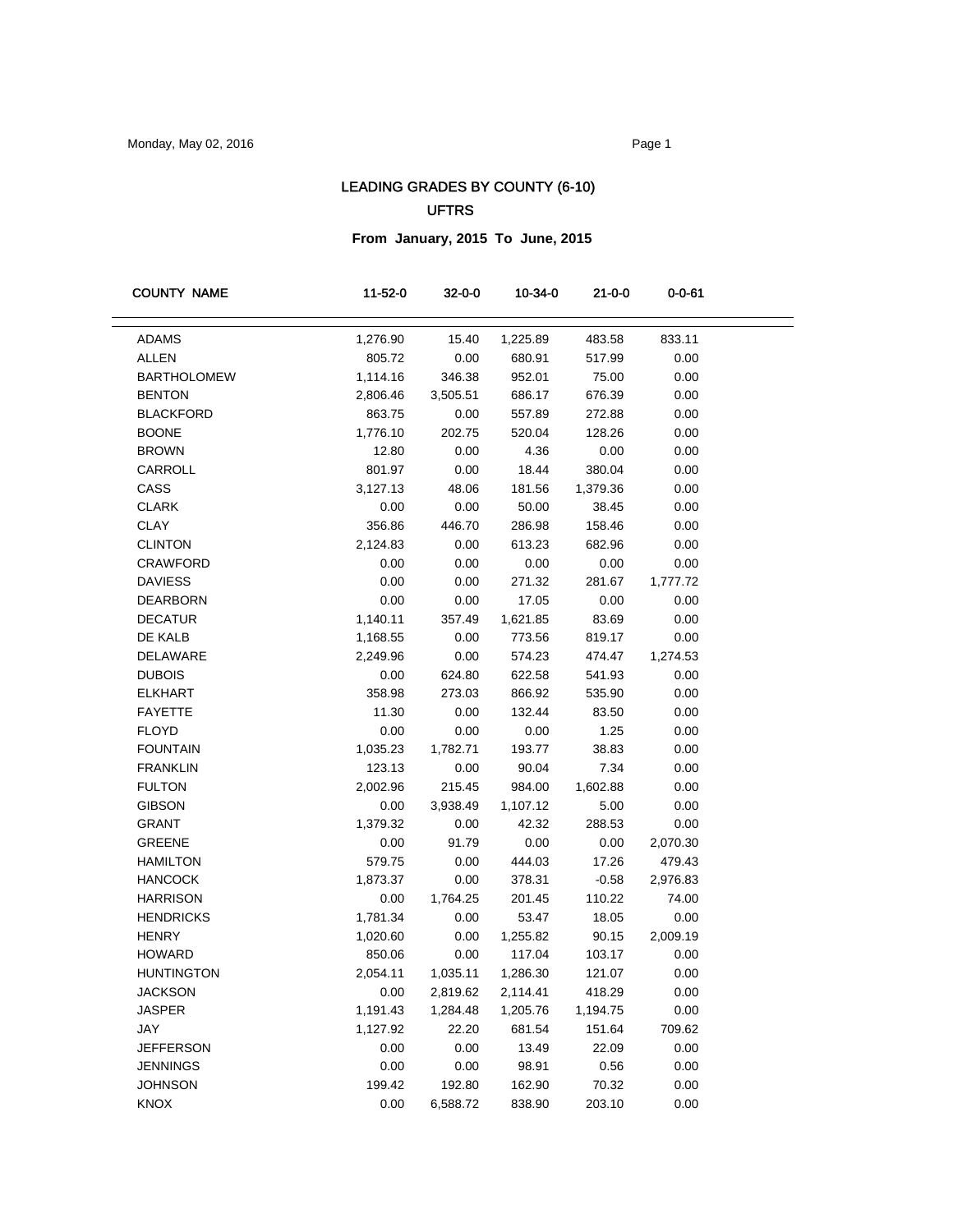## LEADING GRADES BY COUNTY (6-10) UFTRS

**From January, 2015 To June, 2015**

| $0 - 0 - 61$                                                            |
|-------------------------------------------------------------------------|
| <b>KOSCIUSKO</b><br>1,482.93<br>798.28<br>608.93<br>595.03<br>0.00      |
| LAGRANGE<br>461.44<br>0.00<br>774.13<br>542.96<br>0.00                  |
| LAKE<br>341.95<br>414.92<br>657.01<br>592.85<br>0.00                    |
| LA PORTE<br>193.27<br>2,639.35<br>696.39<br>0.00<br>1,357.39            |
| LAWRENCE<br>0.00<br>1,382.92<br>0.00<br>2,165.71<br>0.00                |
| 701.02<br><b>MADISON</b><br>2,110.86<br>273.56<br>193.97<br>1,572.11    |
| <b>MARION</b><br>79.35<br>0.00<br>0.64<br>3.30<br>0.00                  |
| MARSHALL<br>1,113.84<br>237.24<br>622.86<br>1,258.09<br>0.00            |
| <b>MARTIN</b><br>0.00<br>2,283.21<br>0.00<br>0.00<br>1,207.82           |
| <b>MIAMI</b><br>1,916.70<br>1,592.99<br>114.61<br>499.38<br>0.00        |
| <b>MONROE</b><br>0.00<br>0.00<br>1.00<br>0.00<br>0.00                   |
| <b>MONTGOMERY</b><br>4,462.60<br>5,014.03<br>1,543.56<br>162.66<br>0.00 |
| <b>MORGAN</b><br>603.17<br>0.00<br>175.53<br>0.00<br>0.00               |
| <b>NEWTON</b><br>1,632.78<br>782.22<br>1,300.92<br>499.35<br>0.00       |
| <b>NOBLE</b><br>435.27<br>0.00<br>570.15<br>472.09<br>0.00              |
| OHIO<br>0.00<br>0.00<br>0.00<br>0.00<br>0.00                            |
| ORANGE<br>0.00<br>196.72<br>0.00<br>0.00<br>0.00                        |
| <b>OWEN</b><br>51.59<br>9.29<br>0.00<br>0.00<br>0.00                    |
| PARKE<br>936.64<br>609.55<br>482.21<br>137.61<br>0.00                   |
| PERRY<br>0.00<br>0.00<br>0.00<br>0.00<br>0.00                           |
| <b>PIKE</b><br>0.00<br>309.13<br>72.33<br>210.54<br>0.00                |
| <b>PORTER</b><br>3,606.43<br>3,753.73<br>4,652.36<br>1,242.55<br>0.00   |
| POSEY<br>0.00<br>10,305.12<br>495.43<br>188.16<br>0.00                  |
| <b>PULASKI</b><br>3,237.90<br>0.00<br>1,609.99<br>2,840.26<br>0.00      |
| <b>PUTNAM</b><br>874.67<br>2,362.55<br>180.34<br>0.00<br>0.00           |
| <b>RANDOLPH</b><br>0.00<br>852.50<br>280.62<br>2,267.92<br>2,621.81     |
| <b>RIPLEY</b><br>511.79<br>0.00<br>447.75<br>259.92<br>0.00             |
| <b>RUSH</b><br>847.49<br>0.00<br>399.83<br>94.83<br>1,441.26            |
| <b>ST JOSEPH</b><br>0.00<br>25.33<br>615.11<br>581.47<br>0.00           |
| <b>SCOTT</b><br>0.00<br>0.00<br>0.00<br>0.00<br>0.08                    |
| <b>SHELBY</b><br>395.76<br>0.00<br>355.90<br>179.79<br>0.00             |
| <b>SPENCER</b><br>0.00<br>449.56<br>345.76<br>70.57<br>0.00             |
| <b>STARKE</b><br>194.60<br>741.02<br>1,071.10<br>2,192.14<br>1,241.88   |
| <b>STEUBEN</b><br>472.08<br>3,071.08<br>525.68<br>610.88<br>0.00        |
| <b>SULLIVAN</b><br>63.62<br>2,162.81<br>343.98<br>0.00<br>0.00          |
| SWITZERLAND<br>0.00<br>0.00<br>139.33<br>7.99<br>0.00                   |
| <b>TIPPECANOE</b><br>1,463.39<br>258.18<br>239.42<br>246.27<br>0.00     |
| <b>TIPTON</b><br>120.21<br>263.47<br>629.60<br>0.00<br>1,585.83         |
| <b>UNION</b><br>197.44<br>176.05<br>259.02<br>0.00<br>0.00              |
| VANDERBURGH<br>0.00<br>267.18<br>421.85<br>0.00<br>0.00                 |
| <b>VERMILLION</b><br>0.00<br>0.00<br>0.00<br>0.00<br>0.00               |
| <b>VIGO</b><br>17.81<br>162.83<br>21.49<br>3.45<br>0.00                 |